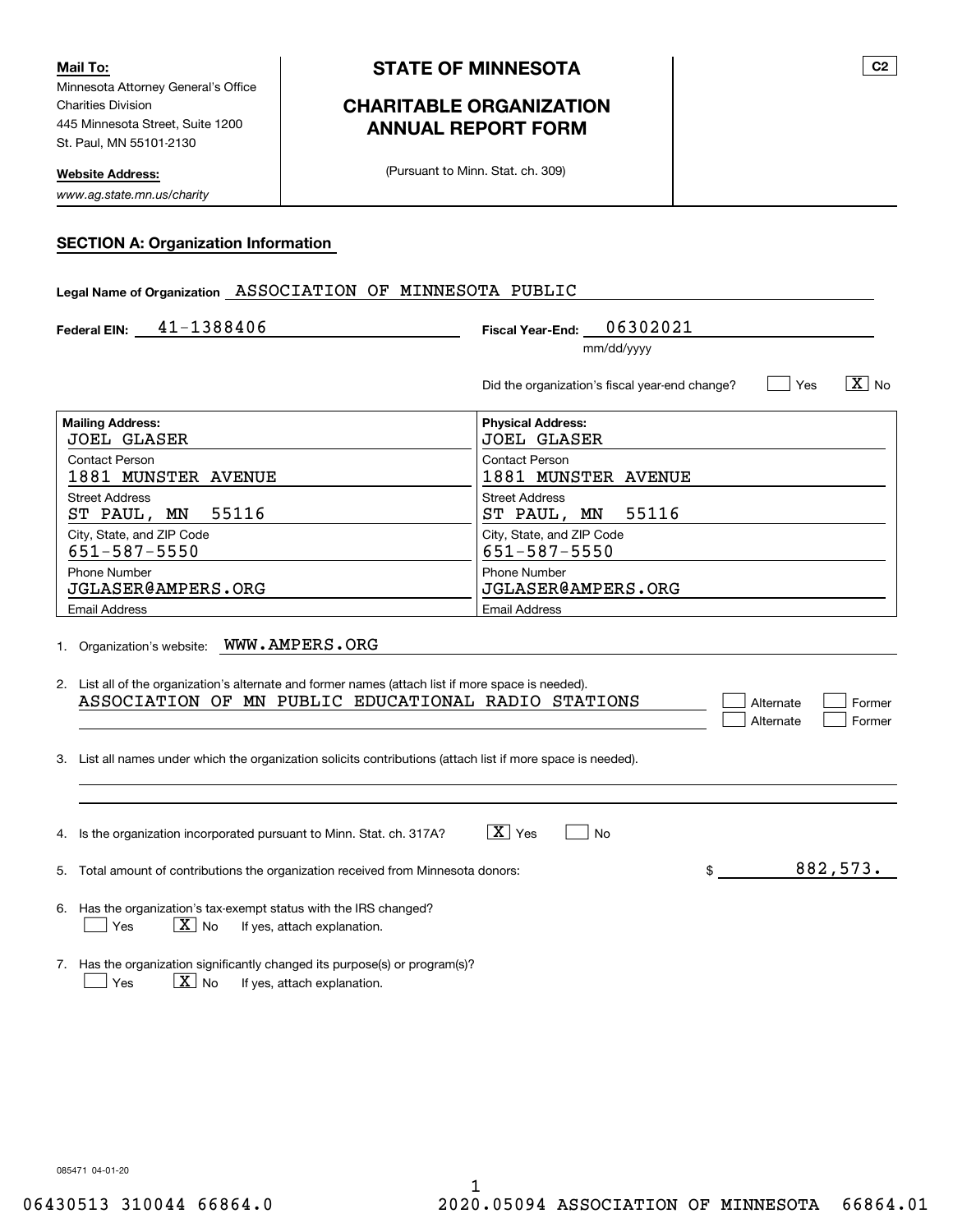# **CHARITABLE ORGANIZATION ANNUAL REPORT FORM (Continued)**

|    | 8. Has the organization been denied the right to solicit contributions by any court or government agency?<br>$\boxed{\text{X}}$ No<br>If yes, attach explanation.<br>Yes                                                                                                                                                                                                                                                                                                                                                                                |                           |                    |
|----|---------------------------------------------------------------------------------------------------------------------------------------------------------------------------------------------------------------------------------------------------------------------------------------------------------------------------------------------------------------------------------------------------------------------------------------------------------------------------------------------------------------------------------------------------------|---------------------------|--------------------|
| 9. | Does the organization use the services of a professional fundraiser (outside solicitor or consultant) to<br>$X _{NQ}$<br>solicit contributions in Minnesota?<br>Yes<br>If yes, provide the following information for each (attach list if more space is needed):                                                                                                                                                                                                                                                                                        |                           |                    |
|    | Name of Professional Fundraiser                                                                                                                                                                                                                                                                                                                                                                                                                                                                                                                         | Compensation              |                    |
|    | <b>Street Address</b>                                                                                                                                                                                                                                                                                                                                                                                                                                                                                                                                   | City, State, and ZIP Code |                    |
|    | $\overline{X}$ No<br>10. Is the organization a food shelf?<br>Yes<br>Yes, audit attached<br>If yes, is the organization required to file an audit?<br><b>Note:</b> An organization that has total revenue of more than \$750,000 is required to file an audit prepared in<br>accordance with generally accepted accounting principles by an independent CPA or LPA. The value of<br>donated food to a nonprofit food shelf may be excluded from the total revenue if the food is donated for<br>subsequent distribution at no charge and is not resold. | No                        |                    |
|    | 11. Do any directors, officers, or employees of the organization or its related organization(s) receive total<br>$\boxed{\text{X}}$ Yes<br>compensation* of more than \$100,000?<br><b>No</b><br>If yes, provide the following information for the five highest paid individuals:                                                                                                                                                                                                                                                                       |                           |                    |
|    | Name and title                                                                                                                                                                                                                                                                                                                                                                                                                                                                                                                                          | Compensation*             | Other compensation |
|    | <b>GLASER</b><br>JOEL.<br><b>EXECUTIVE</b><br>OFFICER<br>CHIEF                                                                                                                                                                                                                                                                                                                                                                                                                                                                                          | 136,889.                  | 20,462.            |

\*Compensation is defined as the total amount reported on Form W-2 (Box 5) or Form 1099-MISC (Box 7)

issued by the organization and its related organizations to the individual. S<sub>ee</sub> Minn. Stat. § 309.53, subd.

3(i) and Minn. Stat. § 317A.011 for definitions.

085472 04-01-20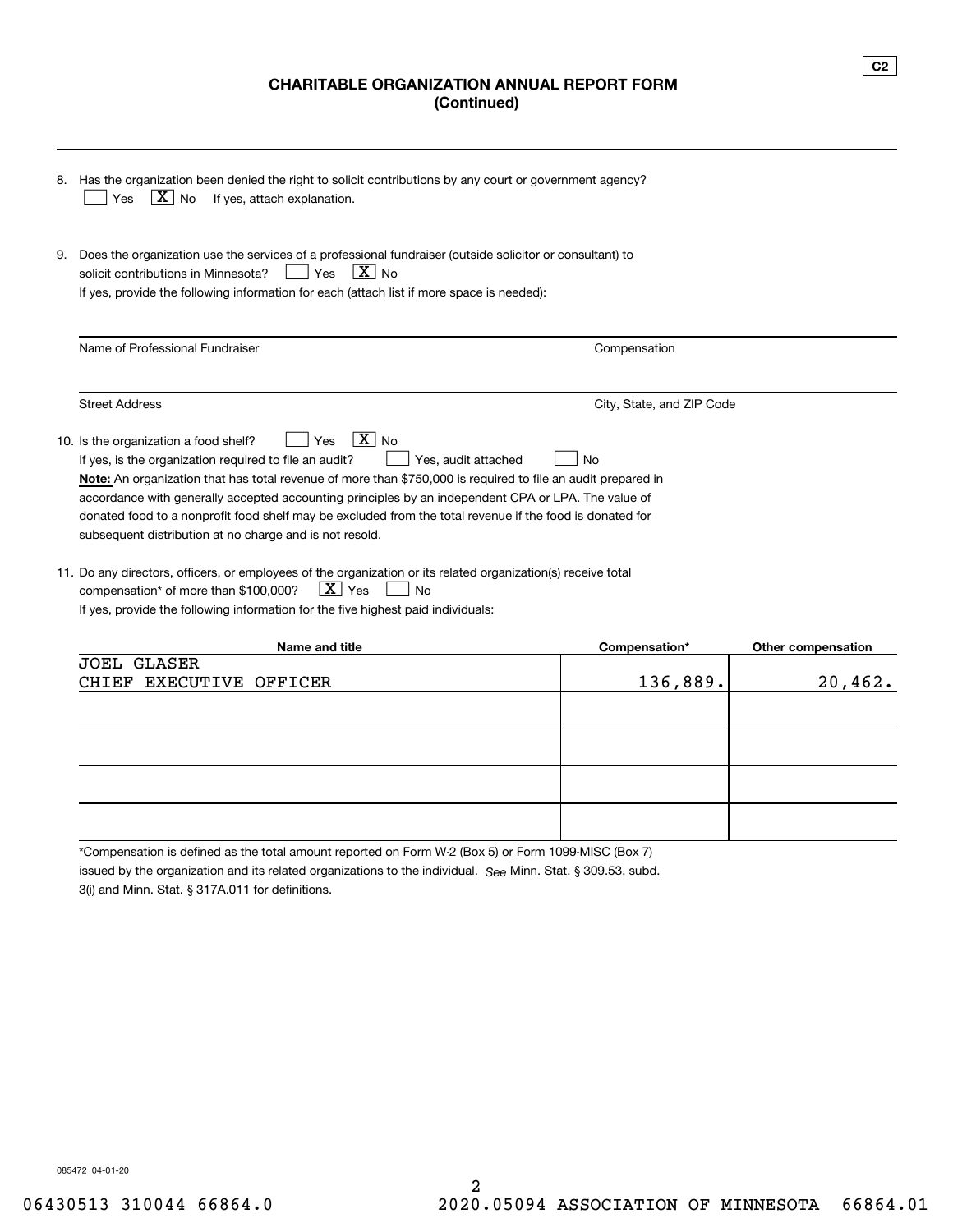### **SECTION B: Financial Information**

This section must be completed by organizations that file an IRS Form 990-EZ, 990-PF, or 990-N. Organizations that file an IRS Form 990 may skip Section B and go directly to Section C.

### **INCOME**

| 1.            | <b>Contributions Received</b>   | \$                                                     |                                                                |
|---------------|---------------------------------|--------------------------------------------------------|----------------------------------------------------------------|
| 2.            | <b>Government Grants</b>        | \$                                                     | $\overline{2}$<br><u> 1989 - Johann Barn, fransk politik (</u> |
| 3.            | Program Service Revenue         | \$                                                     | 3                                                              |
| 4.            | <b>Other Revenue</b>            | \$<br><u> Alexandria de la conte</u>                   | $\overline{4}$                                                 |
| 5.            | <b>TOTAL INCOME</b>             | \$                                                     | 5                                                              |
|               | <b>EXPENSES</b>                 |                                                        |                                                                |
| 6.            | Program Expenses                | \$                                                     | 6                                                              |
| 7.            | Management & General Expenses   | <u> 1989 - Johann Barnett, fransk politik (</u>        | $\overline{7}$                                                 |
| 8.            | <b>Fund-raising Expenses</b>    | \$                                                     | $\overline{\phantom{a}}$ 8                                     |
| 9.            | <b>TOTAL EXPENSES</b>           |                                                        | 9                                                              |
| 10.           | <b>EXCESS or DEFICIT</b>        | \$                                                     | 10                                                             |
|               | (Line 5 minus Line 9)           |                                                        |                                                                |
| <b>ASSETS</b> |                                 |                                                        |                                                                |
|               | 11. Cash                        | \$<br><u> 1989 - Johann Barn, amerikansk politiker</u> | 11                                                             |
|               | 12. Land, Buildings & Equipment |                                                        | 12                                                             |
|               | 13. Other Assets                |                                                        | 13                                                             |
|               | <b>14. TOTAL ASSETS</b>         | \$                                                     | 14                                                             |
|               | <b>LIABILITIES</b>              |                                                        |                                                                |
|               | 15. Accounts Payable            | \$                                                     | 15                                                             |
|               | 16. Grants Payable              | $\frac{1}{2}$                                          | 16                                                             |
|               | 17. Other Liabilities           |                                                        | 17                                                             |
|               | <b>18. TOTAL LIABILITIES</b>    | \$                                                     | 18                                                             |
|               | <b>FUND BALANCE/NET WORTH</b>   | \$                                                     |                                                                |
|               | (Line 14 minus Line 18)         |                                                        |                                                                |

085473 04-01-20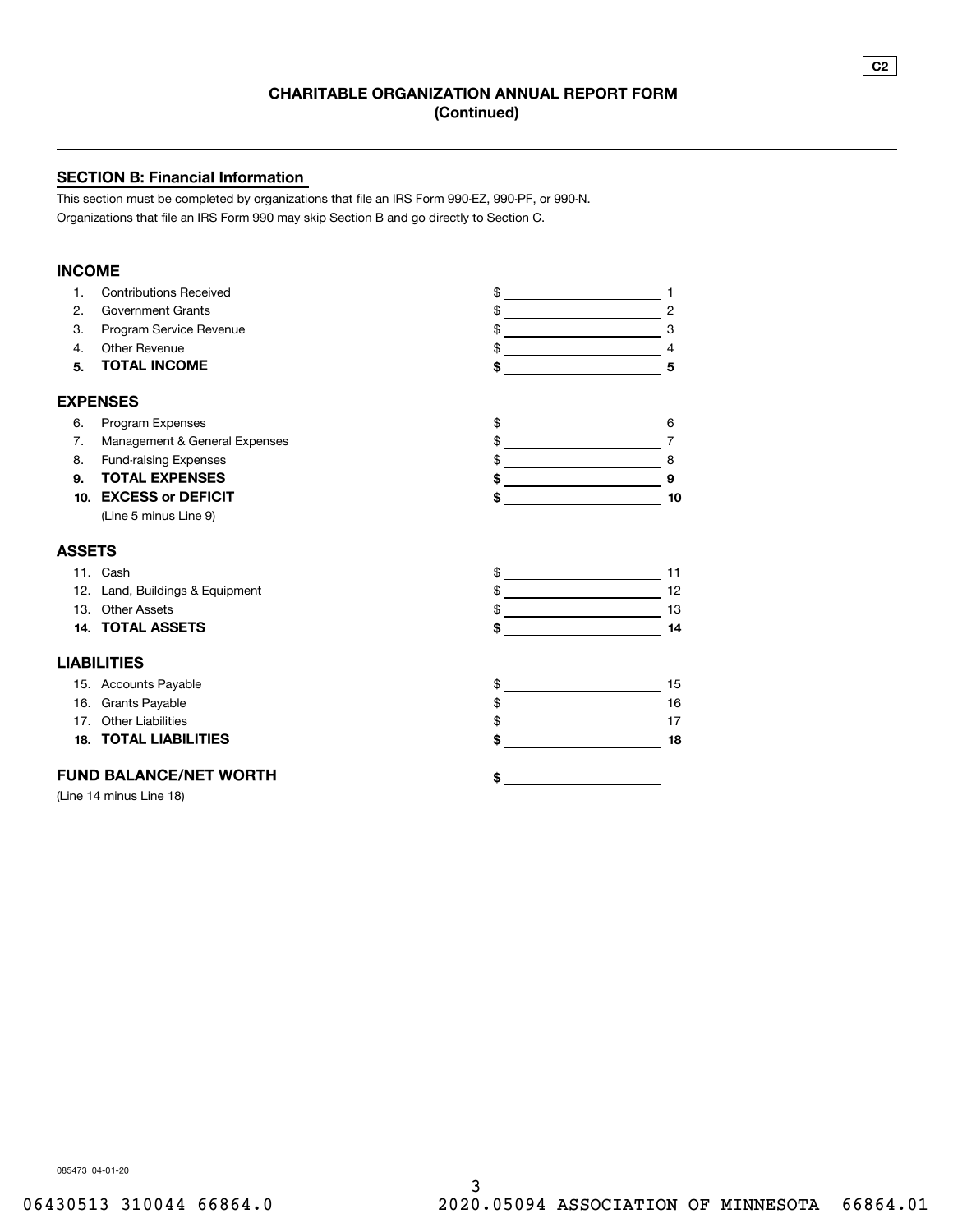### **CHARITABLE ORGANIZATION ANNUAL REPORT FORM (Continued)**

## **Section B (continued): Statement of Functional Expenses**

This expense statement must be prepared in accordance with generally accepted accounting principles. Each column must be completed, and Columns B, C, and D must equal Column A. The amount on Line 25, Column A must match Line 17 of IRS Form 990-EZ or Line 26 of IRS Form 990-PF.

|     | oddinia D, O, and D mast equal Oddini A. The amount on Eine 20, Oddini A mast materi Eine T7 or ino Form 300 E2 or Eine 20 or into Form 300 FT.                                                                | (A)<br>Total expenses | (B)<br>Program service<br>expenses | (C)<br>Management and<br>general expenses | (D)<br>Fundraising<br>expenses |
|-----|----------------------------------------------------------------------------------------------------------------------------------------------------------------------------------------------------------------|-----------------------|------------------------------------|-------------------------------------------|--------------------------------|
| 1.  | Grants and other assistance to governments                                                                                                                                                                     |                       |                                    |                                           |                                |
|     | and organizations in the U.S.                                                                                                                                                                                  |                       |                                    |                                           |                                |
| 2.  | Grants and other assistance to individuals in the U.S.                                                                                                                                                         |                       |                                    |                                           |                                |
| З.  | Grants and other assistance to governments,                                                                                                                                                                    |                       |                                    |                                           |                                |
|     | organizations, and individuals outside the U.S.                                                                                                                                                                |                       |                                    |                                           |                                |
| 4.  | Benefits paid to or for members                                                                                                                                                                                |                       |                                    |                                           |                                |
| 5.  | Compensation of current officers, directors,                                                                                                                                                                   |                       |                                    |                                           |                                |
|     | trustees, and key employees                                                                                                                                                                                    |                       |                                    |                                           |                                |
| 6.  | Compensation not included above, to disqualified                                                                                                                                                               |                       |                                    |                                           |                                |
|     | persons (as defined under section 4958(f)(1) and                                                                                                                                                               |                       |                                    |                                           |                                |
|     | persons described in section 4958(c)(3)(B)                                                                                                                                                                     |                       |                                    |                                           |                                |
| 7.  | Other salaries and wages                                                                                                                                                                                       |                       |                                    |                                           |                                |
| 8.  | Pension plan contributions (include section                                                                                                                                                                    |                       |                                    |                                           |                                |
|     | 401(k) and section 403(b) employer contributions)                                                                                                                                                              |                       |                                    |                                           |                                |
| 9.  | Other employee benefits                                                                                                                                                                                        |                       |                                    |                                           |                                |
| 10. | Payroll taxes                                                                                                                                                                                                  |                       |                                    |                                           |                                |
| 11. | Fees for services (non-employees):                                                                                                                                                                             |                       |                                    |                                           |                                |
|     | a. Management                                                                                                                                                                                                  |                       |                                    |                                           |                                |
|     | <b>b.</b> Legal                                                                                                                                                                                                |                       |                                    |                                           |                                |
|     | c. Accounting                                                                                                                                                                                                  |                       |                                    |                                           |                                |
|     | d. Lobbying                                                                                                                                                                                                    |                       |                                    |                                           |                                |
|     | e. Professional fundraising services                                                                                                                                                                           |                       |                                    |                                           |                                |
|     | f. Investment management fees                                                                                                                                                                                  |                       |                                    |                                           |                                |
|     | g. Other                                                                                                                                                                                                       |                       |                                    |                                           |                                |
| 12. | Advertising and promotion                                                                                                                                                                                      |                       |                                    |                                           |                                |
| 13. | Office expenses                                                                                                                                                                                                |                       |                                    |                                           |                                |
| 14. | Information technology                                                                                                                                                                                         |                       |                                    |                                           |                                |
| 15. | Royalties                                                                                                                                                                                                      |                       |                                    |                                           |                                |
| 16. | Occupancy                                                                                                                                                                                                      |                       |                                    |                                           |                                |
| 17. | Travel                                                                                                                                                                                                         |                       |                                    |                                           |                                |
| 18. | Payments of travel or entertainment expenses                                                                                                                                                                   |                       |                                    |                                           |                                |
|     | for any federal, state, or local public officials                                                                                                                                                              |                       |                                    |                                           |                                |
| 19. | Conferences, conventions, and meetings                                                                                                                                                                         |                       |                                    |                                           |                                |
| 20. | Interest                                                                                                                                                                                                       |                       |                                    |                                           |                                |
| 21. | Payments to affiliates                                                                                                                                                                                         |                       |                                    |                                           |                                |
| 22. | Depreciation, depletion, and amortization                                                                                                                                                                      |                       |                                    |                                           |                                |
| 23. | Insurance                                                                                                                                                                                                      |                       |                                    |                                           |                                |
| 24. | Other expenses. Itemize expenses not covered                                                                                                                                                                   |                       |                                    |                                           |                                |
|     | above. Expenses labeled miscellaneous may                                                                                                                                                                      |                       |                                    |                                           |                                |
|     | not exceed 5% of total expenses (Line 25).                                                                                                                                                                     |                       |                                    |                                           |                                |
| а.  |                                                                                                                                                                                                                |                       |                                    |                                           |                                |
| b.  |                                                                                                                                                                                                                |                       |                                    |                                           |                                |
| c.  |                                                                                                                                                                                                                |                       |                                    |                                           |                                |
| d.  |                                                                                                                                                                                                                |                       |                                    |                                           |                                |
| 25. | Total functional expenses. Add lines 1 through 24d                                                                                                                                                             |                       |                                    |                                           |                                |
| 26. | Joint costs. Check here<br>if following<br>SOP 98-2. Complete this line only if the organi-<br>zation reported in Column B joint costs from a<br>combined educational campaign and<br>fundraising solicitation |                       |                                    |                                           |                                |

085474 04-01-20